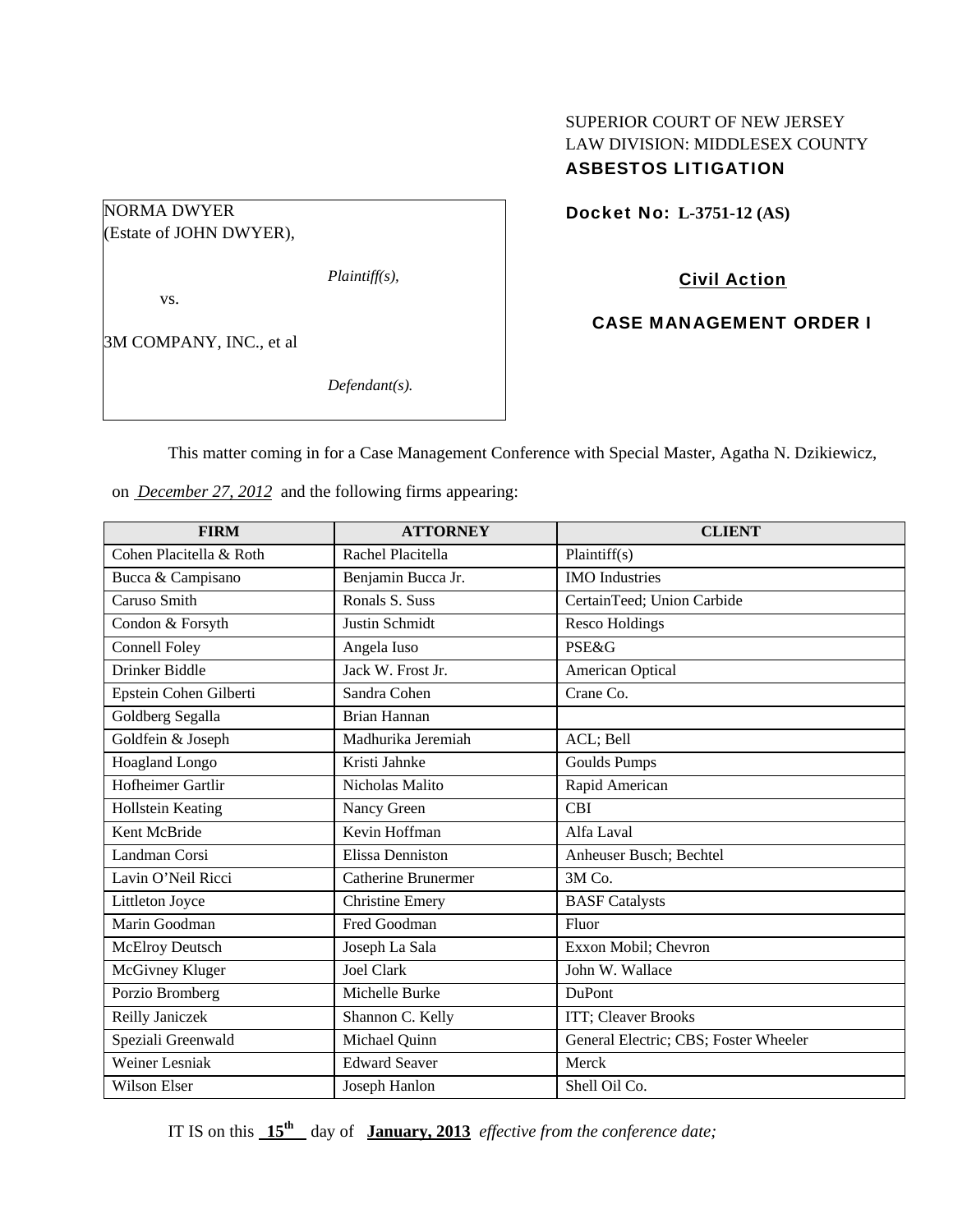#### ORDERED as follows:

Counsel receiving this Order through computerized electronic medium (E-Mail) shall be deemed by the court to have received a copy of the filed original court document. Any document served pursuant to this Order shall be deemed to be served by mail pursuant to *R*.1:5-2.

Defense counsel shall notify plaintiffs' counsel within thirty (30) days of the date of this Order if their client was incorrectly named in the Complaint. Counsel may be barred from raising this defense at a later time for failure to comply.

### **DISCOVERY**

| January 18, 2013 | Defendants shall serve answers to standard interrogatories by this date.                                                                                                                                    |
|------------------|-------------------------------------------------------------------------------------------------------------------------------------------------------------------------------------------------------------|
| February 1, 2013 | Plaintiff shall propound supplemental interrogatories and document requests by<br>this date.                                                                                                                |
| March 1, 2013    | Defendants shall serve answers to supplemental interrogatories and document<br>requests by this date.                                                                                                       |
| February 1, 2013 | Defendants shall propound supplemental interrogatories and document requests<br>by this date.                                                                                                               |
| March 1, 2013    | Plaintiff shall serve answers to supplemental interrogatories and document<br>requests by this date.                                                                                                        |
| May 31, 2013     | Fact discovery, including depositions, shall be completed by this date. Plaintiff's<br>counsel shall contact the Special Master within one week of this deadline if all<br>fact discovery is not completed. |
| June 28, 2013    | Depositions of corporate representatives shall be completed by this date.                                                                                                                                   |

#### **EARLY SETTLEMENT**

July 12, 2013 Settlement demands shall be served on all counsel and the Special Master by this date.

#### **SUMMARY JUDGMENT MOTION PRACTICE**

July 26, 2013 Summary judgment motions limited to product identification issues shall be filed no later than this date.

\_\_\_\_\_\_\_\_\_\_\_\_\_\_\_\_\_\_\_\_\_\_\_\_\_\_\_\_\_\_\_\_\_\_\_\_\_\_\_\_\_\_\_\_\_\_\_\_\_\_\_\_\_\_\_\_\_\_\_\_\_\_\_\_\_\_\_\_\_\_\_\_\_\_\_\_\_\_\_\_\_\_\_\_\_\_\_\_\_\_\_\_\_\_\_\_\_\_\_\_\_\_\_\_\_\_\_\_\_\_

August 23, 2013 Last return date for product identification summary judgment motions.

# **OTHER MOTIONS**

August 15, 2013 *(Thursday)* Filing date.

September 12, 2013 *(Thursday)* Return date.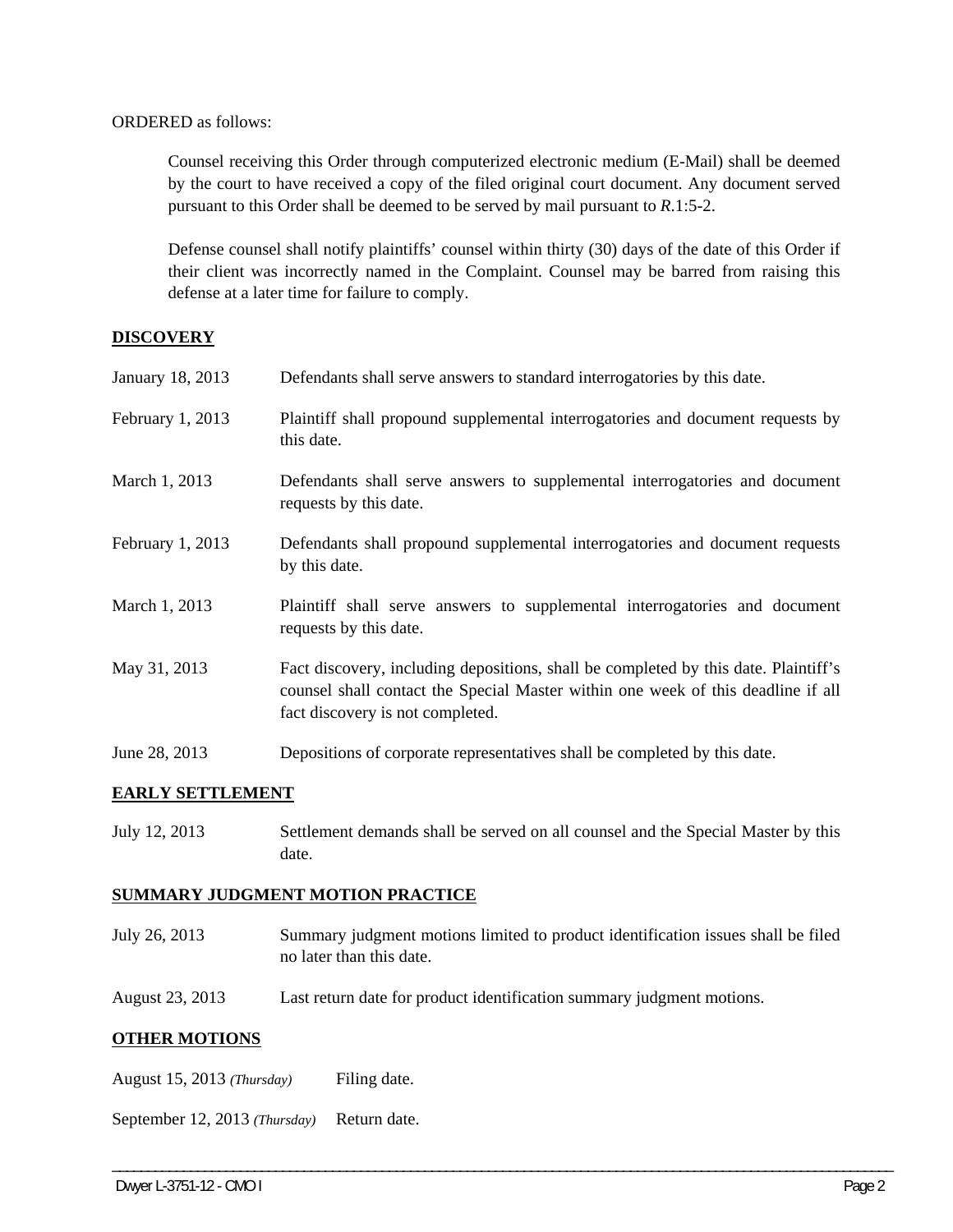#### **MEDICAL DEFENSE**

| February 1, 2013   | Any defendant wishing to present a medical defense shall advise all counsel of its<br>intention by entering a Notice of Appearance of Defense Medical Counsel by this<br>date. Any defendant who does not file such an appearance by this date may be<br>foreclosed from asserting a medical defense. |
|--------------------|-------------------------------------------------------------------------------------------------------------------------------------------------------------------------------------------------------------------------------------------------------------------------------------------------------|
| June 28, 2013      | Plaintiff shall serve additional medical expert reports by this date.                                                                                                                                                                                                                                 |
| June 28, 2013      | Plaintiff is to arrange for the transfer of pathology specimens and x-rays, if any,<br>by this date.                                                                                                                                                                                                  |
| September 20, 2013 | Defendants shall identify its medical experts and serve medical expert reports, if                                                                                                                                                                                                                    |

# **LIABILITY EXPERT REPORTS**

any, by this date.

- August 30, 2013 Plaintiff shall identify its liability experts and serve liability expert reports or a certified expert statement by this date or waive any opportunity to rely on liability expert testimony.
- September 30, 2013 Defendants shall identify its liability experts and serve liability expert reports, if any, by this date or waive any opportunity to rely on liability expert testimony.
- October 18, 2013 Plaintiff shall identify its rebuttal liability experts and serve rebuttal liability expert reports, if any, by this date.

#### **ECONOMIST EXPERT REPORTS**

- August 30, 2013 Plaintiff shall identify its expert economists and serve expert economist report(s), if any, by this date or waive any opportunity to rely on economic expert testimony.
- September 30, 2013 Defendants shall identify its expert economists and serve expert economist report(s), if any, by this date or waive any opportunity to rely on economic expert testimony.

#### **EXPERT DEPOSITIONS**

October 31, 2013 Expert depositions shall be completed by this date. To the extent that plaintiff and defendant generic experts have been deposed before, the parties seeking that deposition in this case must file an application before the Special Master and demonstrate the necessity for that deposition. To the extent possible, documents requested in a deposition notice directed to an expert shall be produced three days in advance of the expert deposition. The expert shall not be required to produce documents that are readily accessible in the public domain.

\_\_\_\_\_\_\_\_\_\_\_\_\_\_\_\_\_\_\_\_\_\_\_\_\_\_\_\_\_\_\_\_\_\_\_\_\_\_\_\_\_\_\_\_\_\_\_\_\_\_\_\_\_\_\_\_\_\_\_\_\_\_\_\_\_\_\_\_\_\_\_\_\_\_\_\_\_\_\_\_\_\_\_\_\_\_\_\_\_\_\_\_\_\_\_\_\_\_\_\_\_\_\_\_\_\_\_\_\_\_